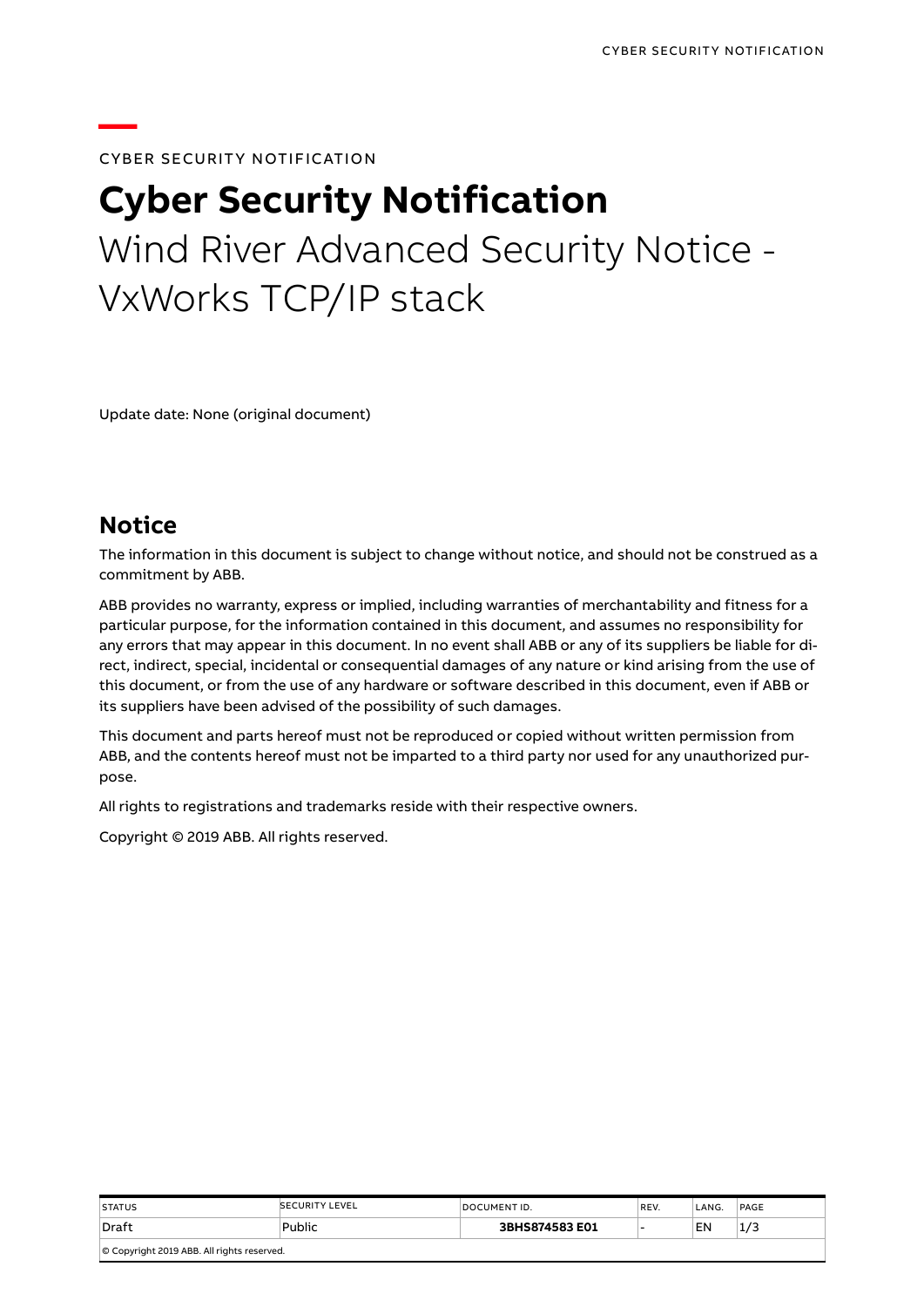# **Affected Products**

AC 800PEC embedded software releases 5.1.0.0 and later. This means, all ABB products that use the 3 $^{\rm rd}$ generation of the AC 800PEC controller are potentially affected.

### **Summary**

Wind River is the provider of the real time operating system VxWorks 6.8.3 which is used in the embedded software of the AC 800PEC controller.

Windriver has recently become aware of security vulnerabilities in the Wind River TCP/IP stack (IPnet) which is used in the AC 800PEC. This means that all Ethernet based protocols are affected. In certain scenarios this would lead to the controller becoming inaccessible.

The vulnerabilities do not target any ABB products specifically, but potentially affect products that use the AC 800PEC controller.

Wind River is working on the patch which will be provided to the AC 800PEC team in the next few weeks. As soon as the patch is applied, implemented and tested, we will inform our internal customers about the available bug fix version.

| <b>CVE</b>     | <b>Title</b>                                                         | <b>CVSSv3 Score</b> |
|----------------|----------------------------------------------------------------------|---------------------|
| CVE-2019-12256 | Stack overflow in the parsing of IPv4 packets' IP options            | 9.8                 |
| CVE-2019-12257 | Heap overflow in DHCP Offer/ACK parsing inside ipdhcpc               | 8.8                 |
| CVE-2019-12255 | TCP Urgent Pointer = 0 leads to integer underflow                    | 9.8                 |
| CVE-2019-12260 | TCP Urgent Pointer state confusion caused by malformed TCP AO option | 9.8                 |
| CVE-2019-12261 | TCP Urgent Pointer state confusion during connect() to a remote host | 8.8                 |
| CVE-2019-12263 | TCP Urgent Pointer state confusion due to race condition             | 8.1                 |
| CVE-2019-12258 | DoS of TCP connection via malformed TCP options                      | 7.5                 |
| CVE-2019-12259 | DoS via NULL dereference in IGMP parsing                             | 6.3                 |
| CVE-2019-12262 | Handling of unsolicited Reverse ARP replies (Logical Flaw)           | 7.1                 |
| CVE-2019-12264 | Logical flaw in IPv4 assignment by the ipdhcpc DHCP client           | 7.1                 |
| CVE-2019-12265 | IGMP Information leak via IGMPv3 specific membership report          | 5.4                 |

The Wind River vulnerability CVE numbers and titles are listed in the table below:

## **Recommended immediate actions**

Recommended security practices and firewall configurations can help protect the AC 800PEC controller from attacks that originate from outside the network.

Additional recommendations:

- Use the AC 800PEC within a secure network
- Add a firewall in the network. Administrators can add a rule to drop/block any TCP-segment where URG-flag is set.

| <b>STATUS</b>                              | <b>SECURITY LEVEL</b> | DOCUMENT ID.   | REV. | LANG. | PAGE |  |
|--------------------------------------------|-----------------------|----------------|------|-------|------|--|
| ∣Draft                                     | Public                | 3BHS874583 E01 |      | EN    | 2/3  |  |
| O Copyright 2019 ABB. All rights reserved. |                       |                |      |       |      |  |